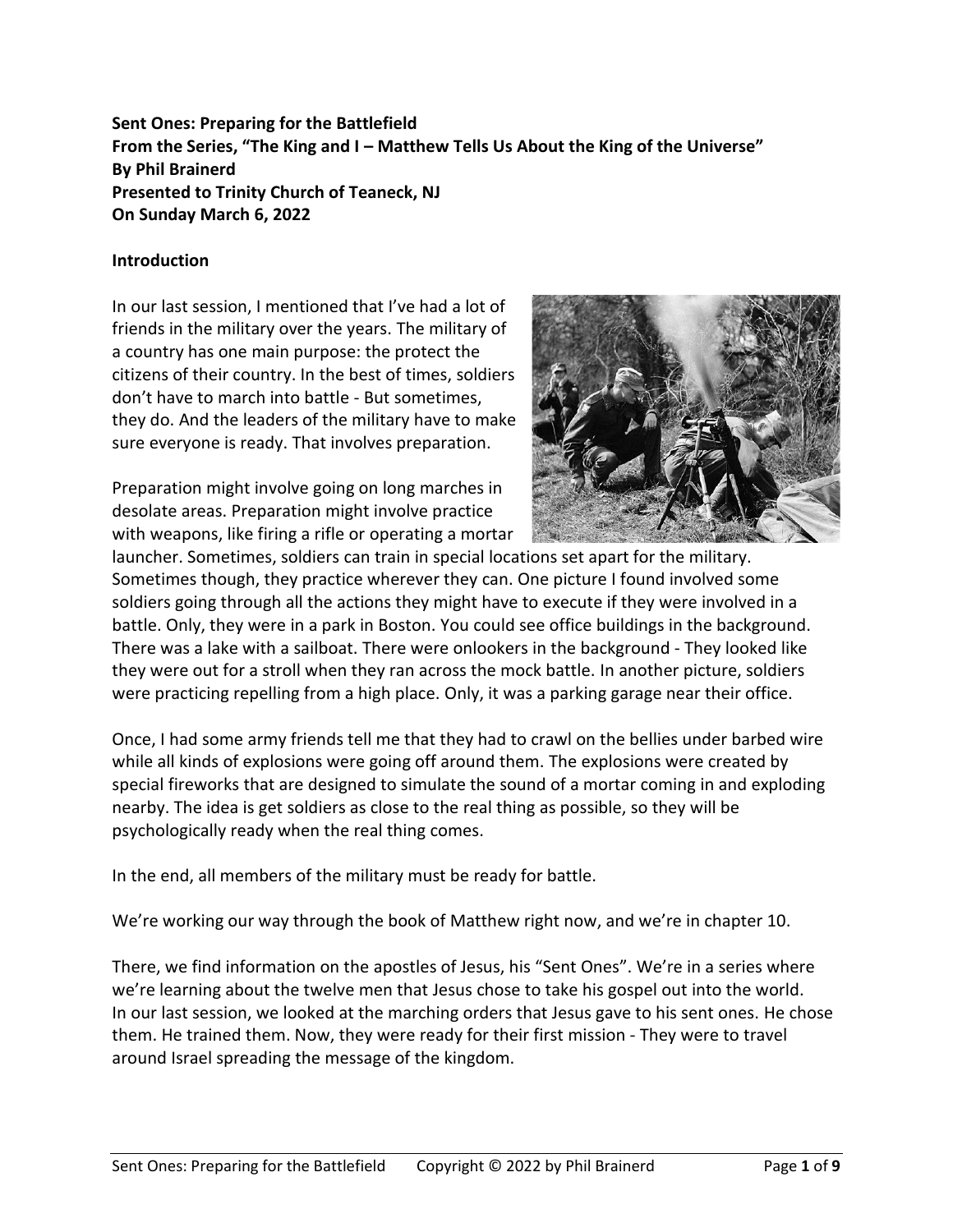We mentioned during that study that the first mission of the sent ones involved staying local. It was an important mission, but it was limited in duration and geography. There were certain things about that mission that were meant to prepare the twelve for things they would see later. It could be compared to the training that soldiers go through today as they prepare for future battles.

In today's session, we're going to see Jesus describing those future battles in more detail. So, today, our message is entitled: Preparing for the Battlefield. Let's read what Jesus had to his Sent Ones.

16 "I am sending you out like sheep among wolves. Therefore be as shrewd as snakes and as innocent as doves. 17 Be on your guard; you will be handed over to the local councils and be flogged in the synagogues. 18 On my account you will be brought before governors and kings as witnesses to them and to the Gentiles. 19 But when they arrest you, do not worry about what to say or how to say it. At that time you will be given what to say, 20 for it will not be you speaking, but the Spirit of your Father speaking through you. 21 "Brother will betray brother to death, and a father his child; children will rebel against their parents and have them put to death. 22 You will be hated by everyone because of me, but the one who stands firm to the end will be saved. 23 When you are persecuted in one place, flee to another. Truly I tell you, you will not finish going through the towns of Israel before the Son of Man comes. (Matthew 10:16-23)

So, Jesus is preparing his sent ones for the battlefield. Let's learn what he's teaching his men.

Before we do that, let's mention a couple of things. First, there are some tough topics ahead. As we went through the text, you heard things like flogging and arrest and betrayal and death. Those things are tough! So, we need to be reminded of something. In the end, who wins? Jesus wins! If we're with Jesus, who wins with Jesus? We do! So, always remember that: Jesus wins. If we're with him, we win with him.

The next thing we need to understand involves prophecy, and the way that prophecy is sometimes mentioned in the Bible. Reading the Bible is often like standing on a mountain and looking at mountaintops. Some of the mountain tops are close by. Some are far away. When you look at mountains this way, you see the peaks, but you don't see the valleys - You don't see what's in between the mountains.

Some of the things Jesus is going to say to us involve prophecies of the future. Some Bible prophecy involves a mix of things that are soon to happen and things that are a long time off. And there is considerable time between the events. We'll see some of that in what Jesus says.

So, with those things in mind, let's begin.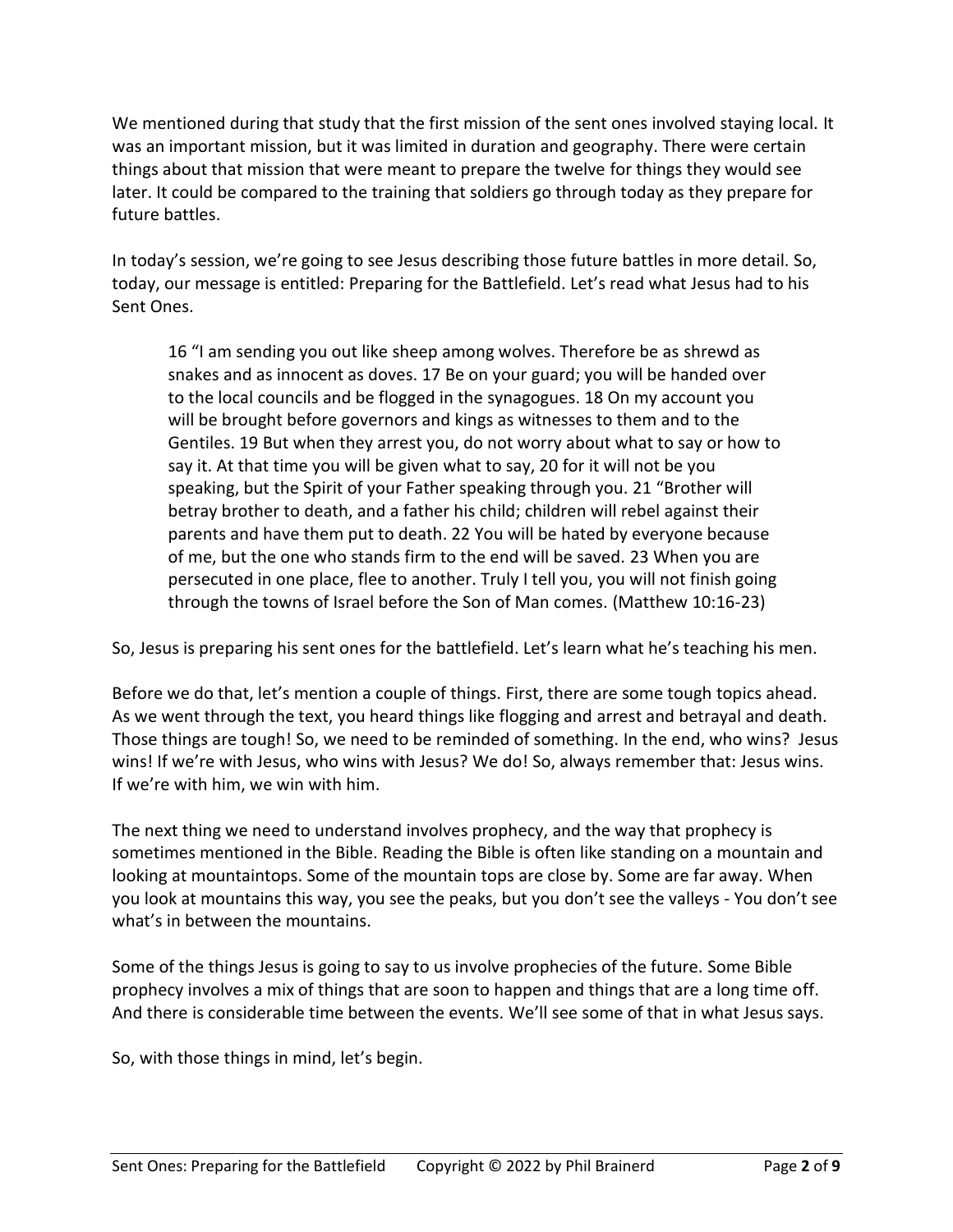# **I. The Battlefield Will Involve Vicious Enemies.**

The first thing Jesus warns his sent ones about is the nature of the battlefield: It's filled with vicious enemies.

16 I am sending you out like sheep among wolves. Therefore be as shrewd as snakes and as innocent as doves. (Matthew 10:16)

Look at that: "Sheep among wolves" This is a picture that Jesus used before. In the Sermon on the Mount, Jesus spoke of false prophets. He said that those people are like ferocious wolves. So, we talked about this a bit back then. For now, we'll highlight just a few points.

### **Wolves**

Wolves are many things. For now, what stands out about them is that they're eating machines. Wolves have no compassion or empathy for their victims. Wolves have no concern for other animals or people. A wolf will attack an animal and start to eat the minute the animal is down. A wolf simply uses its sharp teeth and claws to tear apart its prey. Often times, the animal isn't dead yet. The victim can scream and moan and struggle. The wolf doesn't care.

We don't see them a lot in modern civilization, but in the days of Jesus, they were all over. At night most people didn't go out. That's because there were wolves and other wild animals in large numbers.

That brings us to:

# **Sheep**

We've also talked about sheep in our study of Matthew. For today, we only need to be reminded of two things. First, sheep are not the brightest animals on the planet. Here's an example: It's not unusual for certain birds to land on the back of a sheep and start to eat the sheep from there. They tear open a hole and just start to dig in. The sheep doesn't know what to do. It could roll over - It doesn't. it could jump up and down - It doesn't. The other sheep could help - They don't.

That brings us to the second thing we need to know about sheep: They're just about defenseless. There is nothing sharp on a sheep. No sharp teeth. No sharp claws. Add to this, they're not very fast. So, if a predator can get to a lamb, the lamb is lunch. You can understand, most sheep would avoid a wolf, much less a pack of wolves.

This is the picture that Jesus starts with: "I am sending you out like sheep among wolves." That, my friends, is a scary picture. Jesus is saying in no uncertain words: "People who follow me can at some point be in harm's way." Why will we be in danger? We'll talk more about that as we go.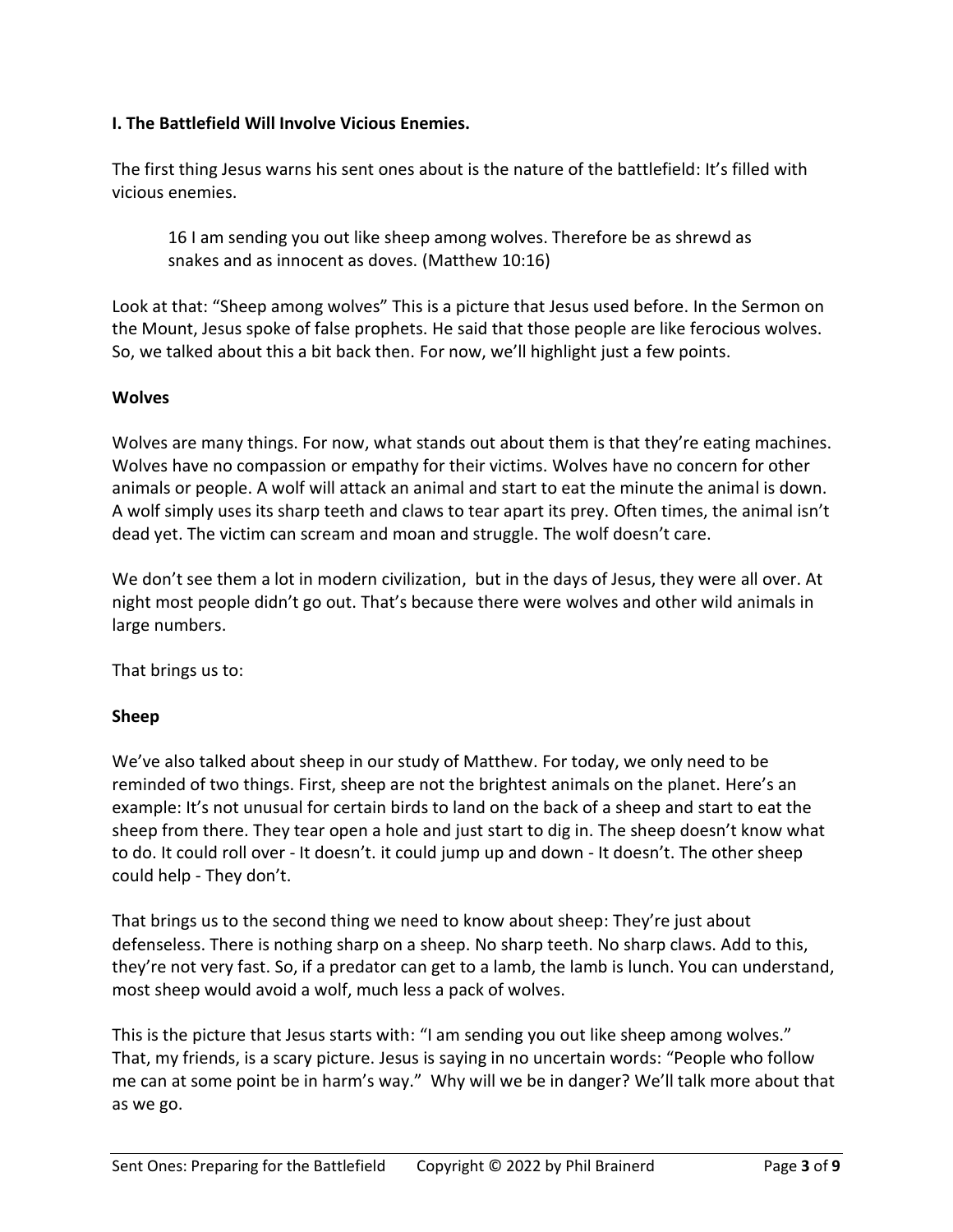## **Our response**

How should we respond to this? Jesus tells us:

Therefore be as shrewd as snakes and as innocent as doves. (Mathew 10:16 (b))

Jesus started by giving us a set of images: Sheep and wolves. Now, he gives us two more. Let's look at them.

### **Snakes.**

In ancient Israel, snakes were symbols of cunning. We can go all the way back to the garden. The serpent in the garden of Eden was crafty and tricky. Now, he was also a liar. Is Jesus saying that we should be liars? No. He's not saying that. I think that he's placing this image next to the image of sheep. As we said, sheep aren't too bright. Whereas a sheep is too stupid to know it's being eaten by a bird, snakes are much better at defending themselves. That's because they're alert.

So, Jesus is giving his followers a very clear message: Turn on your brain! We must engage our minds. Wake up! Jesus warns us that we must be on the alert. There are people out there who will lie to you and trick you and possibly much worse. Note: Jesus does NOT say "Stay home". He says, "Go" - Just be ready for the enemy.

Imagine that a shepherd looks out and sees a pack of wolves. He warns all the sheep to watch out. But one sheep protests - He says, "Those are my friends!" What kind of a sheep would think the wolves are his friends? Answer – a deluded sheep. That sheep is not just dangerous to itself - It's dangerous to the whole flock.

In my forty years of ministry, I've had numerous times that I've tried to warn people that they're listening to horrible people. Sadly, often times, they don't listen. Friends, we must turn on our brains!

On the other hand, does that mean we need constantly on the offensive, ready to attack? No. That's where the next picture comes in. "…be as shrewd as snakes, and as innocent as doves. ' The dove has always been the symbol of innocence and peace. We are not to be troublemakers looking for a fight.

Paul tells us this in Romans:

17 Do not repay anyone evil for evil. Be careful to do what is right in the eyes of everyone. 18 If it is possible, as far as it depends on you, live at peace with everyone. (Romans 12:17-18)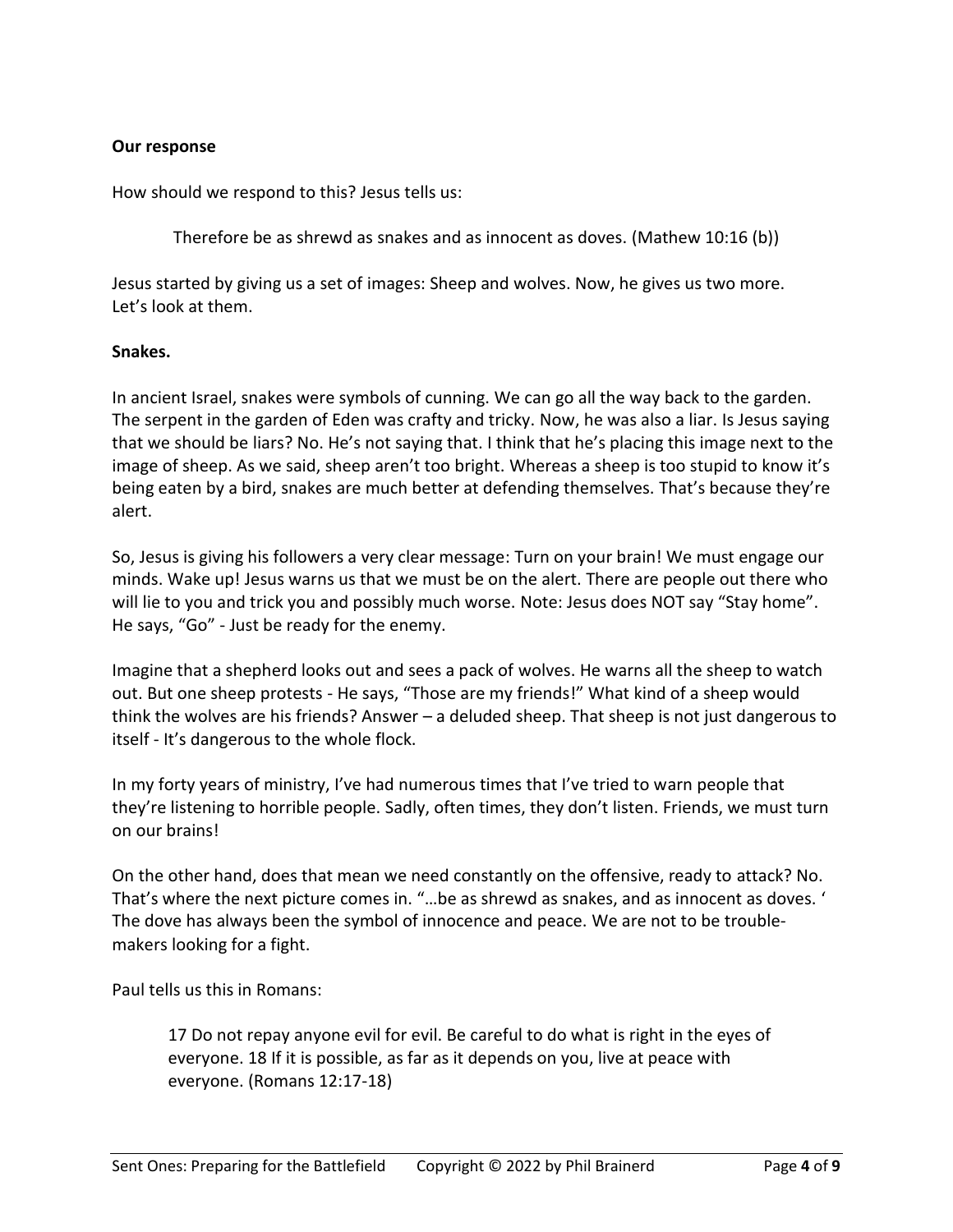We are to "do what is right in the eyes of everyone." We are not to be law-breakers and cheats. We are not to take revenge when we are wronged. We are to attempt to live at peace with everyone. We are to be gentle and as innocent as doves.

So, Jesus starts by warning his sent ones that the battlefield will involve vicious enemies. His sent ones must make sure they have the right attitude. Jesus then goes on to explain what the enemies will look like and where they'll come from.

# **II. The Enemies will come from corrupt and false religions.**

The first group of enemies will come from religion - Corrupt and false religion.

Be on your guard; you will be handed over to the local councils and be flogged in the synagogues. (Matthew 10:17)

Synagogues in the days of Jesus were important places. Anywhere that Jewish people gathered, whether in Israel or in territories around the world, they would start a synagogue. These synagogues were surprisingly powerful. As you would expect, they were places of study and worship. However, they were also places where local court proceedings took place. If someone broke a law, they were brought before a council made up of synagogue leaders. If those leaders found someone guilty of breaking a law, they could invoke a punishment. That punishment could involve whipping, or flogging. Under Jewish law, a person could be whipped with up to 40 lashes. Traditionally, punishers would only go to 39, just to make sure they didn't go over the limit. Jesus warns his men: This could happen to them.

Now, if the leaders of the synagogue were godly men, and followers of Jesus came preaching about the kingdom, you would expect that the leaders would encourage the message. Sadly, most of the religious leadership in the days of Jesus were corrupt. So, when the followers of Jesus came along, they could be seen as troublemakers. And so, they could receive this incredibly painful punishment.

Here is where we begin to see the mix of current and future events. There is no record of this kind of punishment happening to the followers of Jesus while Jesus was on the earth. But, once he went up into heaven, all kinds of punishments were invoked. The apostle Paul said that he was whipped on a number of occasions (II Corinthians 11:23-26). So, the followers of Jesus saw all kinds of punishments invoked at the hands of corrupt religious leaders.

Through out the ages, this has continued. Sadly, Christians are persecuted to this day all over the world. And more sadly, the persecutions are instigated by false religions. Believers in India are often persecuted by Hindus. Believers all over the Middle East are persecuted by Muslims.

Will persecution come to America someday? Sadly, it might. And when it comes, we have plenty of corrupt and false religions that may be involved.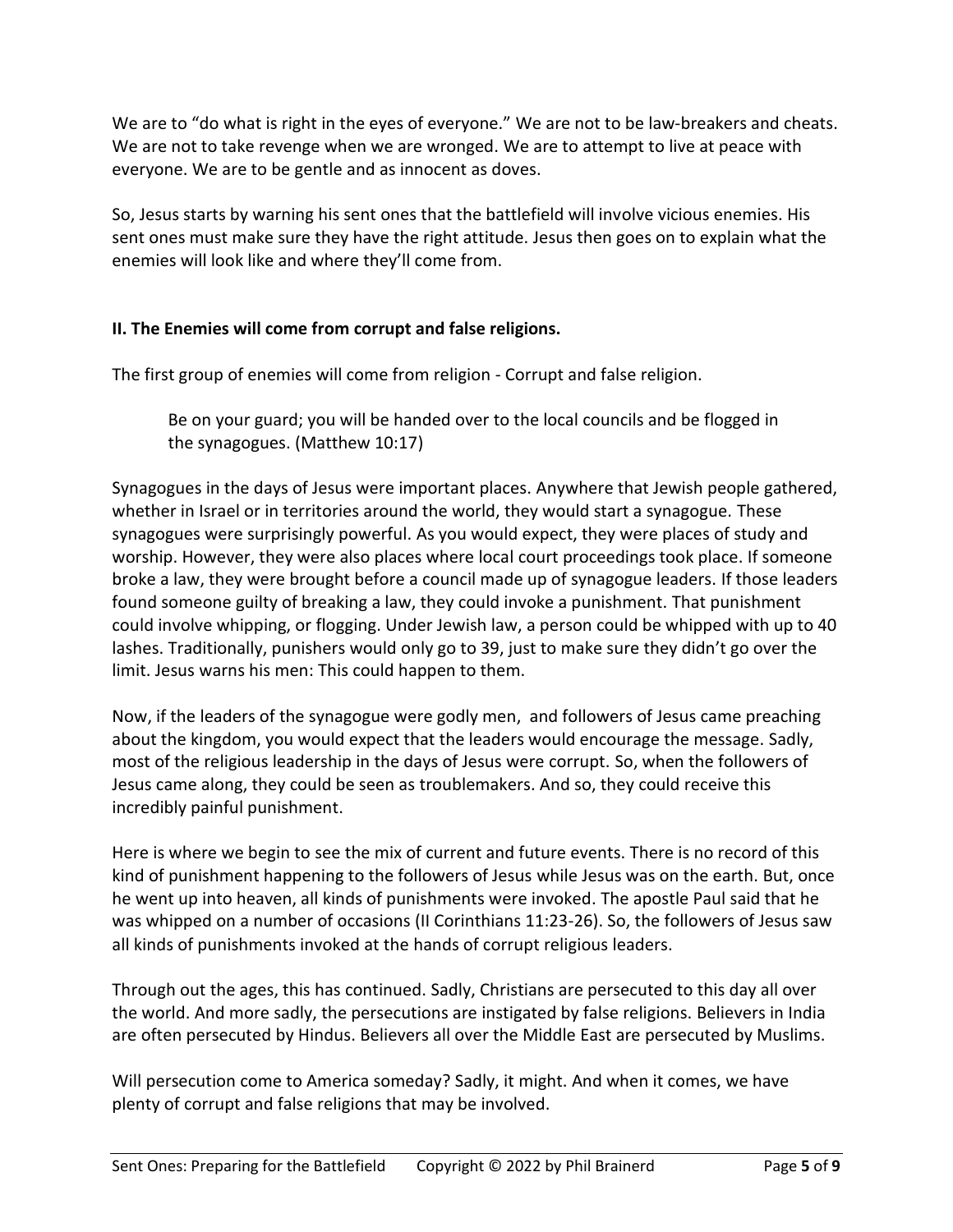So, just as Jesus warned, many of the enemies on the battlefield come from corrupt and false religions. But remember – who wins in the end? Jesus does! And what will happen if we're with Jesus? We will win with him.

### **III. The Enemies Will Involve Governments**

Next, some of the enemies on the battlefield will come from governments.

18 On my account you will be brought before governors and kings as witnesses to them and to the Gentiles. 19 But when they arrest you, do not worry about what to say or how to say it. At that time you will be given what to say, 20 for it will not be you speaking, but the Spirit of your Father speaking through you. (Matthew 10:18-19)

Again, we see future events. None of the disciples appeared before government rulers while Jesus was on the earth. However, after he left, this began to happen with regularity.

Here's an example:

It was about this time that King Herod arrested some who belonged to the church, intending to persecute them. 2 He had James, the brother of John, put to death with the sword. (Acts 12:1-3)

Here we see that Herod wanted to impress the religious leadership. So, he had some of the disciples arrested. Among them was James, the brother of John. His crime? He stood for Jesus and preached the message of the kingdom.

Jesus makes an important point of this: The crime is not anything personal. He says, "on MY account" (v 18). The crime is preaching Jesus. Some people hate Jesus so much that they hate any mention of him.

The apostle Paul stood before a number of government officials, all the way to kings. Paul was unique because he was the only apostle who was a Roman citizen. In those days, all Roman citizens had a special right: If they felt they were wrongly accused in court, they could appeal to higher and higher levels, eventually to Caesar himself. Paul did just that. At one point, tradition says he made it - He stood before the most powerful king in the world of his day.

Jesus tells his followers that, if this happens, they will get special help: "…do not worry about what to say or how to say it." (v 19) It would be tempting to be worried if you stood before a government leader with the possibility of severe punishment or even death. But Jesus tells his people not to worry. Why? "At that time you will be given what to say, for it will not be you speaking, but the Spirit of your Father speaking through you." God will come to the aid of those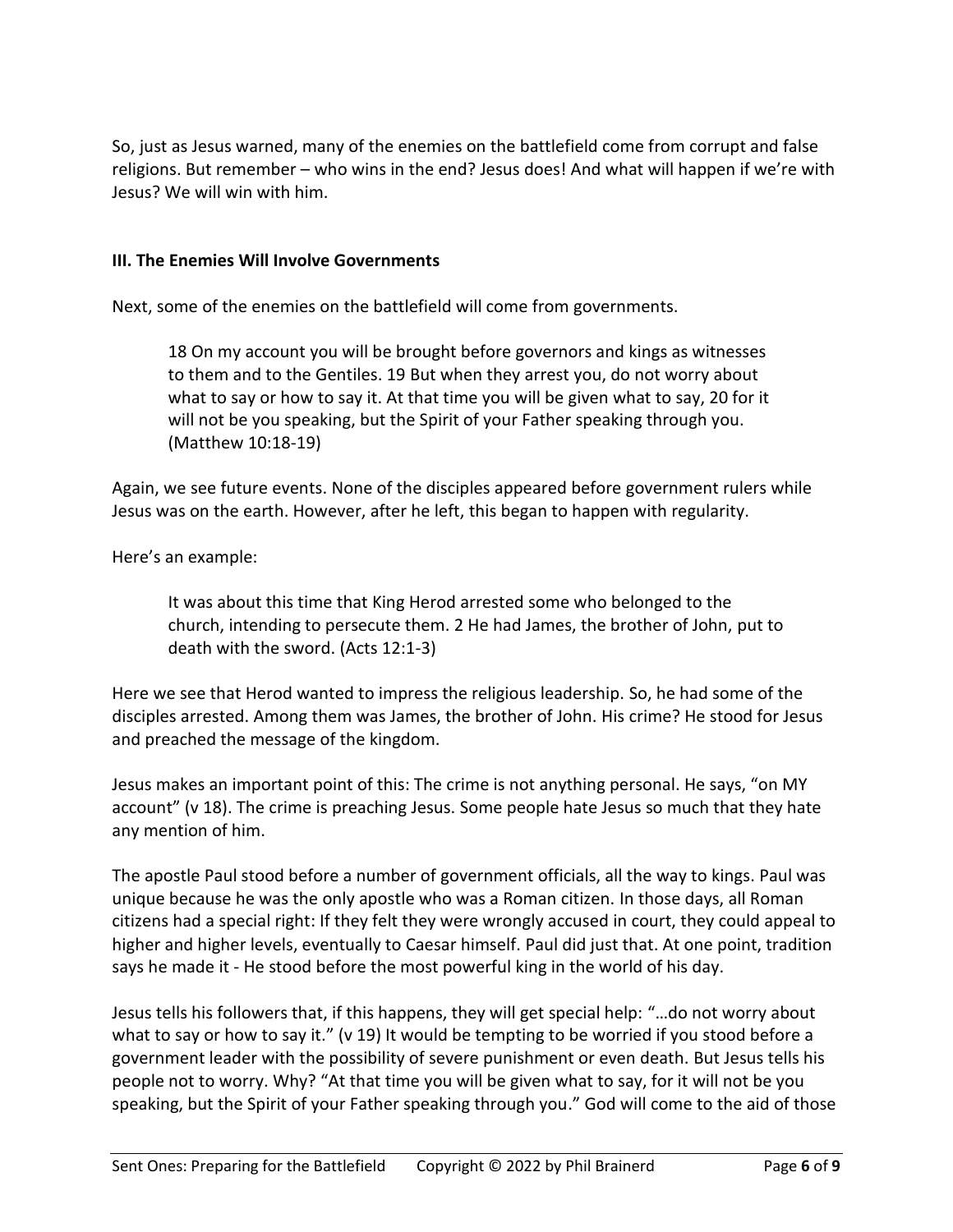who stand for him, no matter where they are. In these times of terrible stress, the Holy Spirit will help. God does not leave his people alone.

So, some of the enemies will come from governments. But remember, who wins in the end? Jesus wins!

Let's move one.

# **IV. The Enemies will come from family.**

Jesus warns us that some of the enemies will come from family.

21 "Brother will betray brother to death, and a father his child; children will rebel against their parents and have them put to death. (Matthew 10:21)

This one may be scariest of all. The saying goes, "blood is thicker than water." I'm not sure why water is in there, but this is supposed to mean that families stick together. You may have friends in other places, but if those friends threaten your family, family is supposed to win. Jesus warns us that this will not be the case.

Tragically, there have been numerous examples of this throughout history. And even today in some places, this is true. In some extreme Muslim cultures, there is a custom called "Honor Killing". If a family member is unfaithful to the Muslim faith, remaining family members have not just permission, but a responsibility to punish the offender.

In America, we don't see this taken to the extreme of death. However, I've heard of families that have been broken up over this. Married couples sometimes divorce. Family members don't want to talk to each other. That's sad. However, Jesus warned us.

# **V. The enemy will come from everywhere.**

Jesus closes this section of his instructions with a summary:

22 You will be hated by everyone because of me, but the one who stands firm to the end will be saved. 23 When you are persecuted in one place, flee to another. Truly I tell you, you will not finish going through the towns of Israel before the Son of Man comes. (Matthew 10:22-23)

Look at that: "You will be hated by everyone…" Now, this is hyperbole. It's an exaggeration to make a point. There will always be believers who will understand. However, there will come a day when the followers of Jesus will have no place to turn.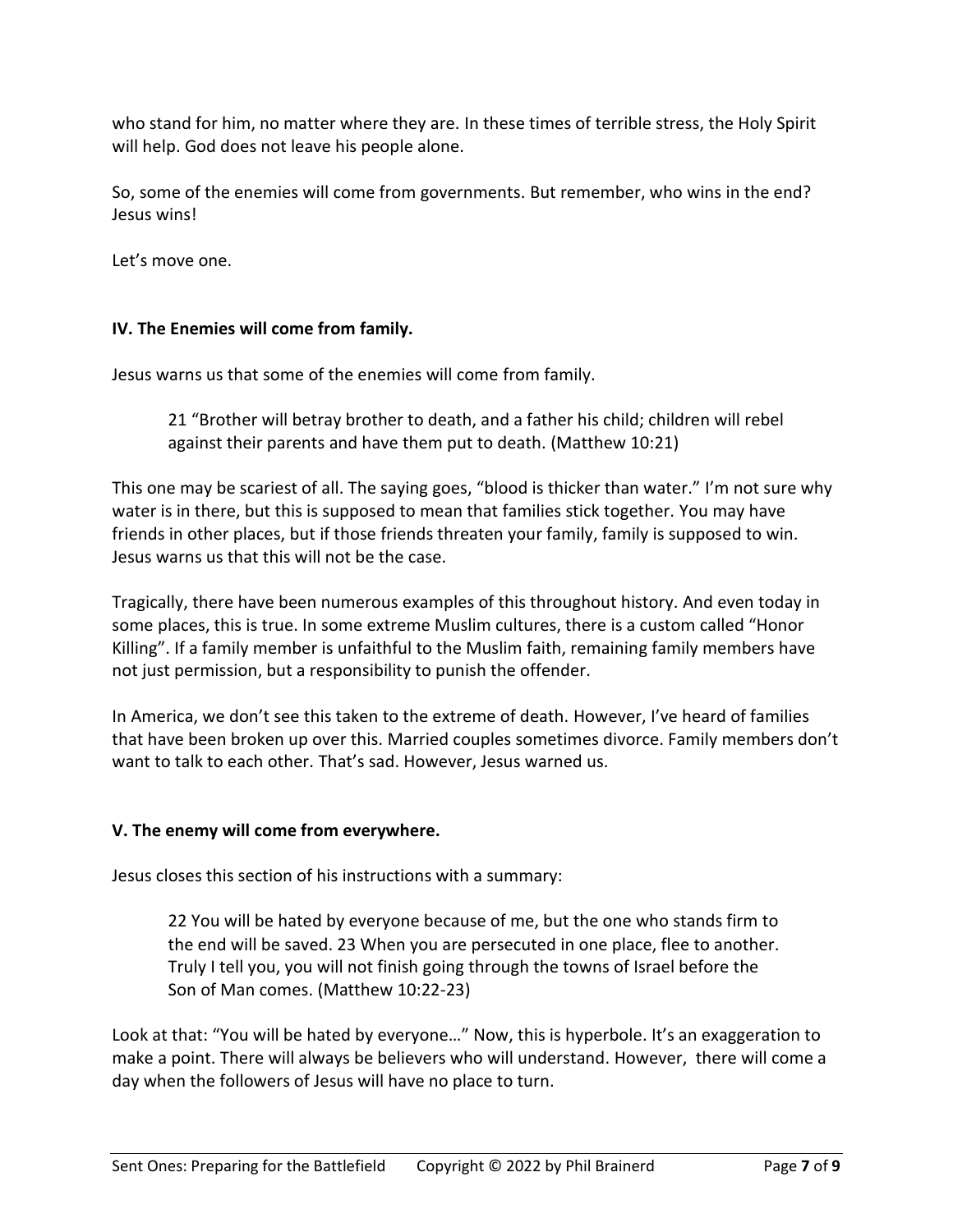But remember, who wins in the end? Jesus. And what happens to us if we are with Jesus? We win with him. Jesus promises us: "...the one who stands firm to the end will be saved." Jesus is not talking about an earthly salvation here. He's talking about our souls.

We believe that people are saved by faith in Jesus Christ. They are saved when they come to believe that Jesus loves them. And that he loves them so much that he was willing to die on the cross to save us from our sins. This happens when we are born again. We have new life inside us given to us by God's Holy Spirit. That life, that work of the Holy Spirit, allows us to hang in through the harshest of persecution. So, standing firm to the end does not earn us a place heaven. If we have true faith, we will stand firm to the end.

Jesus wins in the end. If we have faith in him, we win with him. So, let's ask God for that kind of faith.

Jesus gives us some final notes: "When you are persecuted in one place, flee to another." We are not obligated to seek out persecution. We are not obligated to stay in places where we are abused. Sometimes, we can't leave. In those cases, we ask for God's help. However, sometimes we can leave. If that's the case, do it!

And finally: "Truly I tell you, you will not finish going through the towns of Israel before the Son of Man comes." What does this mean? Jesus is saying that the battles will not end quickly. As we said, the things we've looked at today are a mix of present and future. There was an initial practice round, which we discussed when we looked at the marching orders given to these men in the last session. After this, Jesus had to die, be buried, and then rise from the dead. After that, he spent some final time with his disciples and apostles. Then, he went up into heaven. He ascended. We are now living in what some call "The Church Age". For twenty centuries since the ascension of Jesus, the gospel has gone out into the world.

One day, Jesus will come back. All the true followers of Jesus will keep sharing the gospel, the message of the kingdom, until that day.

Let's pull this all together.

# **Conclusion**

So, we've watched as Jesus prepared his sent ones for the battlefield. He has warned them that there will be battles. When the battles come, the battlefield will be filled with enemies. Just like soldiers who constantly prepare for war, followers of Christ must be ready.

Are we ready? If you are not certain that you are born again, do it today. Let us help you. There is some important information on how to contact us at the end of this article.